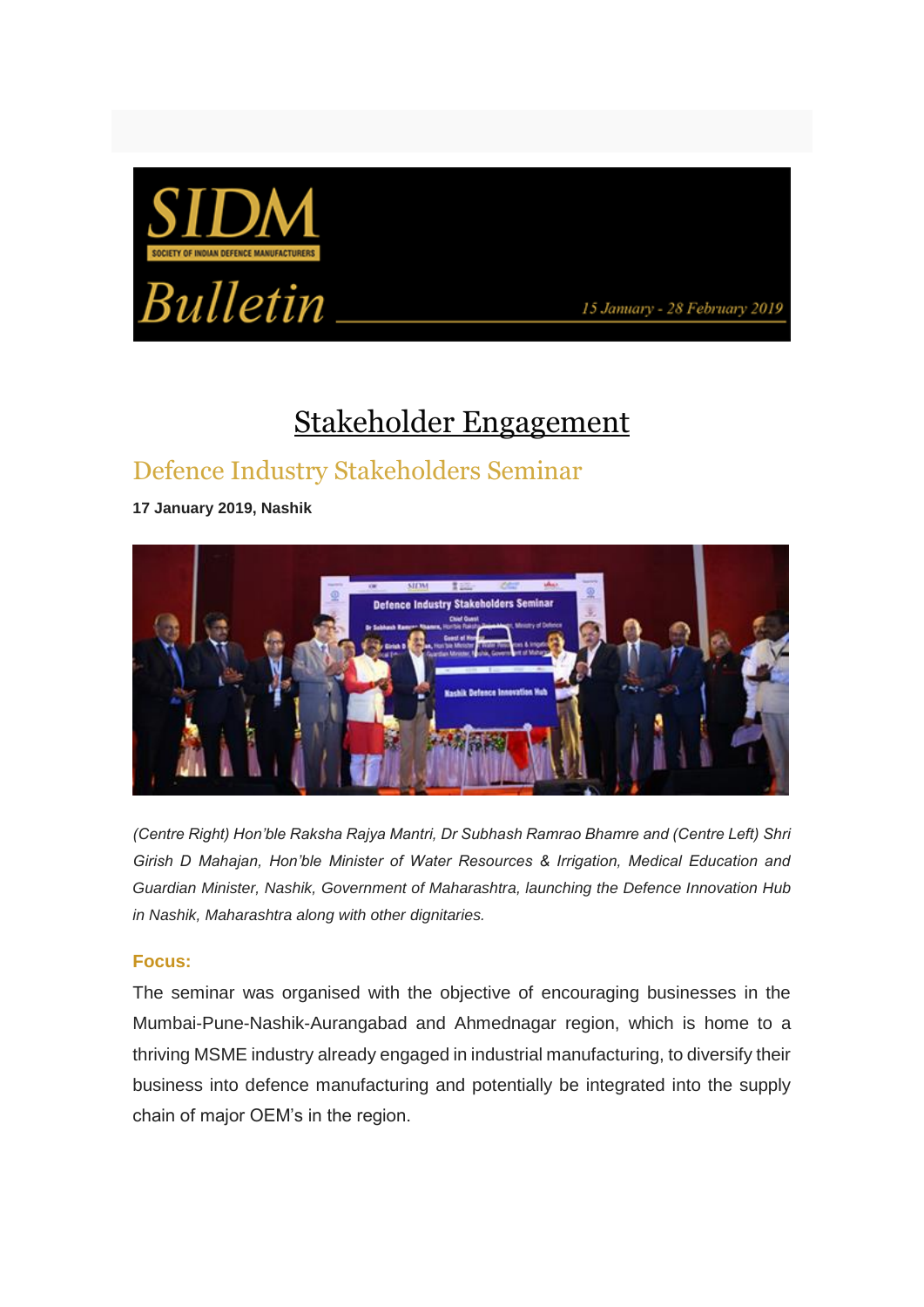#### **Key Takeaways:**

**•** MSMEs engaged in industrial manufacturing in the Mumbai-Pune-Nashik-Aurangabad and Ahmednagar region have the potential to diversify their business into defence manufacturing.

**•** Launch of the second Defence Innovation Hub (DIH) in Nashik, which will nurture start-ups and help local industries to manufacture for the armed forces, in line with the Prime Minister's Make in India programme and vision for developing India into a defence hub. The manufacturing manufacturing hub.

**•** Officers from the three services shared the available opportunities in capital, sustenance and indigenisation requirements...read more

### SIDM @ Aero India

#### **21 - 23 February 2019, Bengaluru**

Aero India Exhibition, which is organized every two years, has already carved a niche for itself globally as a premier aerospace exhibition, with eleven successful editions organized since 1996. This year's show hosted over 400 exhibitors from all over the world. SIDM hosted four special sessions with the countries of France, USA, Russia, and Japan.

**Session 1: Indo–French Defence & Aerospace Cooperation- Building an Integrated Global Supply-Chain for a Win-Win Scenario; 21 February 2019, Bengaluru**

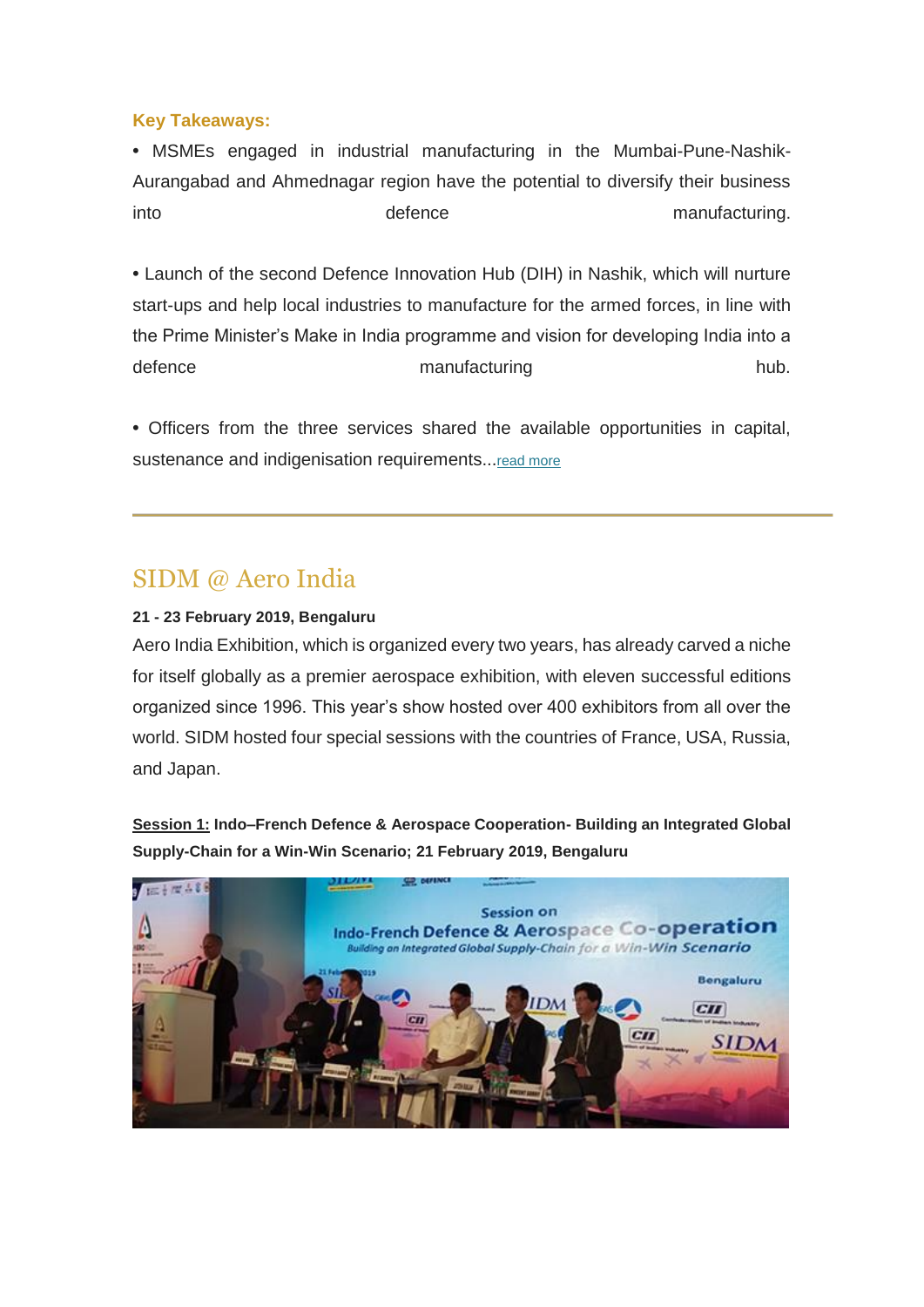*(L-R): Mr. Satish K Kaura, Chairman, Samtel Group; Mr. Babu Khan, Head - SIDM & Sr. Director - CII; Mr. Stéphane Abrial, Senior Executive Vice-president, Safran, Chairman of International Commission of GIFAS; Thiru M.C. Sampath, Hon'ble Minister for Industries, Government of Tamil Nadu; Mr. Jayesh Ranjan, Principal Secretary, Industries & Commerce & IT, Government of Telangana; Mr. Vincent Gorry, Senior Vice president International and European Affairs GIFAS*

#### **Focus:**

Senior government officials and top executives from major Indian and French companies shared their plans and perspectives for doing business in India. Both Indian and French companies deliberated on taking the existing relationship to the next level, from ToT to co-development and co-production to meet Indian and global demand. Deliberations were carried out to expand the partnerships to lower tiers of the Indian industry to build a complete ecosystem and serve the global supply chain.

#### **Key Takeaways:**

**•** The French defence industry is very keen to expand its trade with Indian industry, especially in the aerospace arena.

**•** All states housing the Defence Industrial Corridors have laid out their Defence & Aerospace Manufacturing Policies that give a bouquet of attractive incentives to industries, both Indian and Foreign, for setting up units and business in the state...read more

**Interaction with the US Deputy Under Secretary – Acquisition & Sustainment, Ministry of Defence, 21 February 2019, Bengaluru**

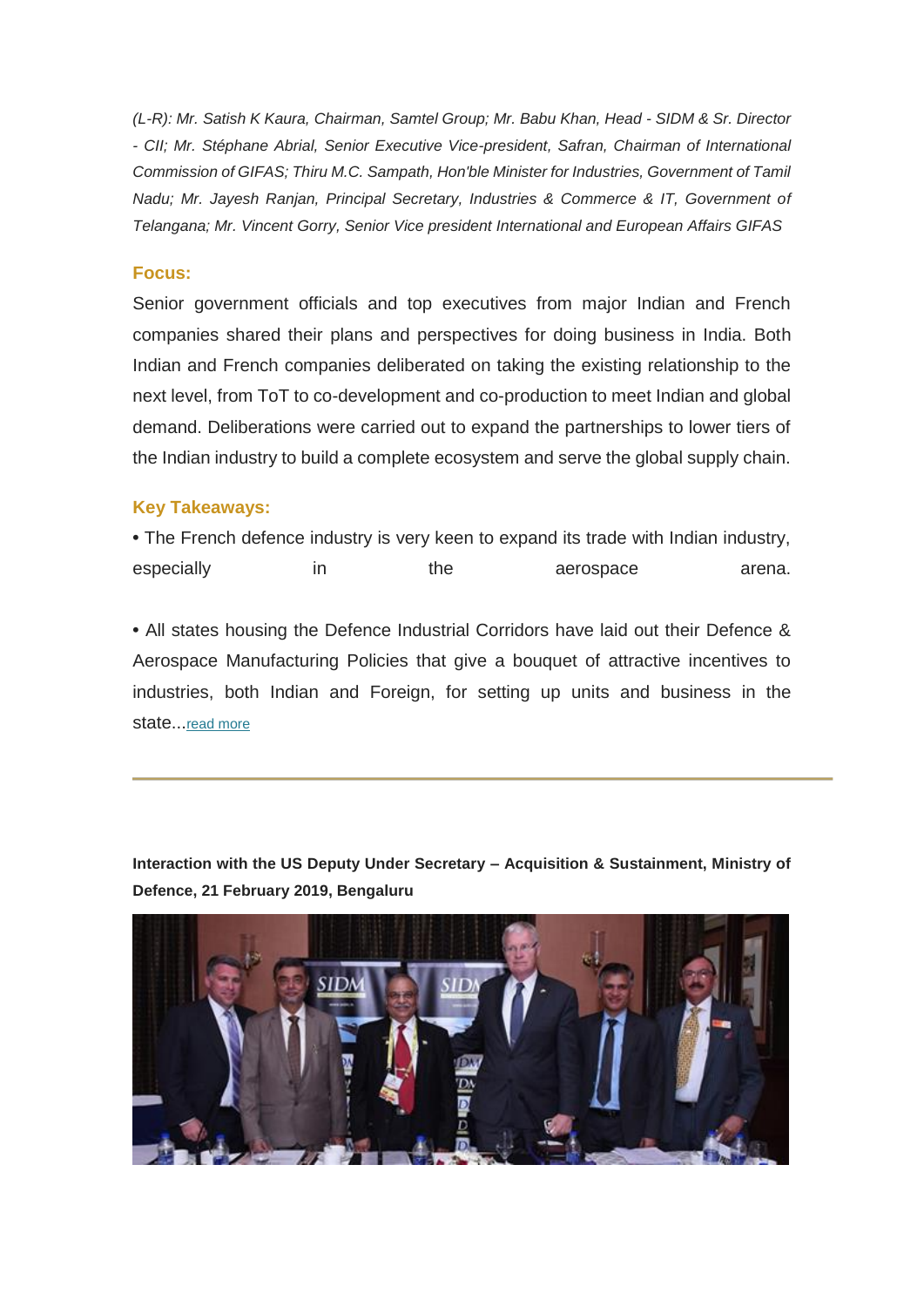*(L-R): Mr. Scott Baum, Special Representative-Industrial Policy, US Department of Defence; Mr. S P Shukla, Treasurer, SIDM and Group President & Member of Group Executive Board, Mahindra Group; Mr. Jayant D Patil, Vice President, SIDM & Senior Executive Vice President (Defence) & Whole Time Director & Member of the Board, Larsen & Toubro Limited; Mr. Alan Shaffer, Deputy Under Secretary of Defense-Acquisitions & Sustainment, US Department of Defence; Mr. Babu Khan, Head – SIDM & Sr. Director – CII; Mr. Naresh Palta, CEO (Aerospace & Defence), Maini Group* 

#### **Focus:**

Among the issues that were discussed were, slow bureaucratic processes in US, delays in Visa clearances, Issues impacting business partnerships between US and Indian companies, deepening B2G and B2B interactions and communications, ITAR regulations and the role of the Defence Attaché in furthering Defence Business.

#### **Key Takeaways:**

**•** Availability of a Cell in the office of Mr Scott, the Special Representative, for facilitation of Defence Security Cooperation between India and US.

**•** Need for understanding of each other's processes. US Defence Attaché in the US Embassy in India could help as he has been nominated as the POC...[read more](https://apac01.safelinks.protection.outlook.com/?url=http%3A%2F%2Femaila.ciimails.in%2Fciis%2Fltimdt.php%3Fid%3DLR5UUgZVBQEEVEpUCwoKVBg%3DU1ENUFRLX1RBRFxZXg90BgsNTF8P&data=02%7C01%7C%7Cd51ef796b0a242afdc2608d6a16a0417%7Ce749ab1b73da4549a0cf1abb0ffbb817%7C0%7C0%7C636873874051460333&sdata=92WbyOcZiEzOxM88nn6li4jQUQLcpP7XvMf02NPjm5E%3D&reserved=0) 

**Session 2: Defence Industrial Corridors Linking India to the Global Aerospace Supply Chain, 22 February 2019, Bengaluru**



*(L-R): Mr. David Keith Sutton, Director, Lockheed Martin International; Mr. Rajesh Kumar Singh, Principal Secretary – Infrastructure & Industrial Development Department, Government of Uttar*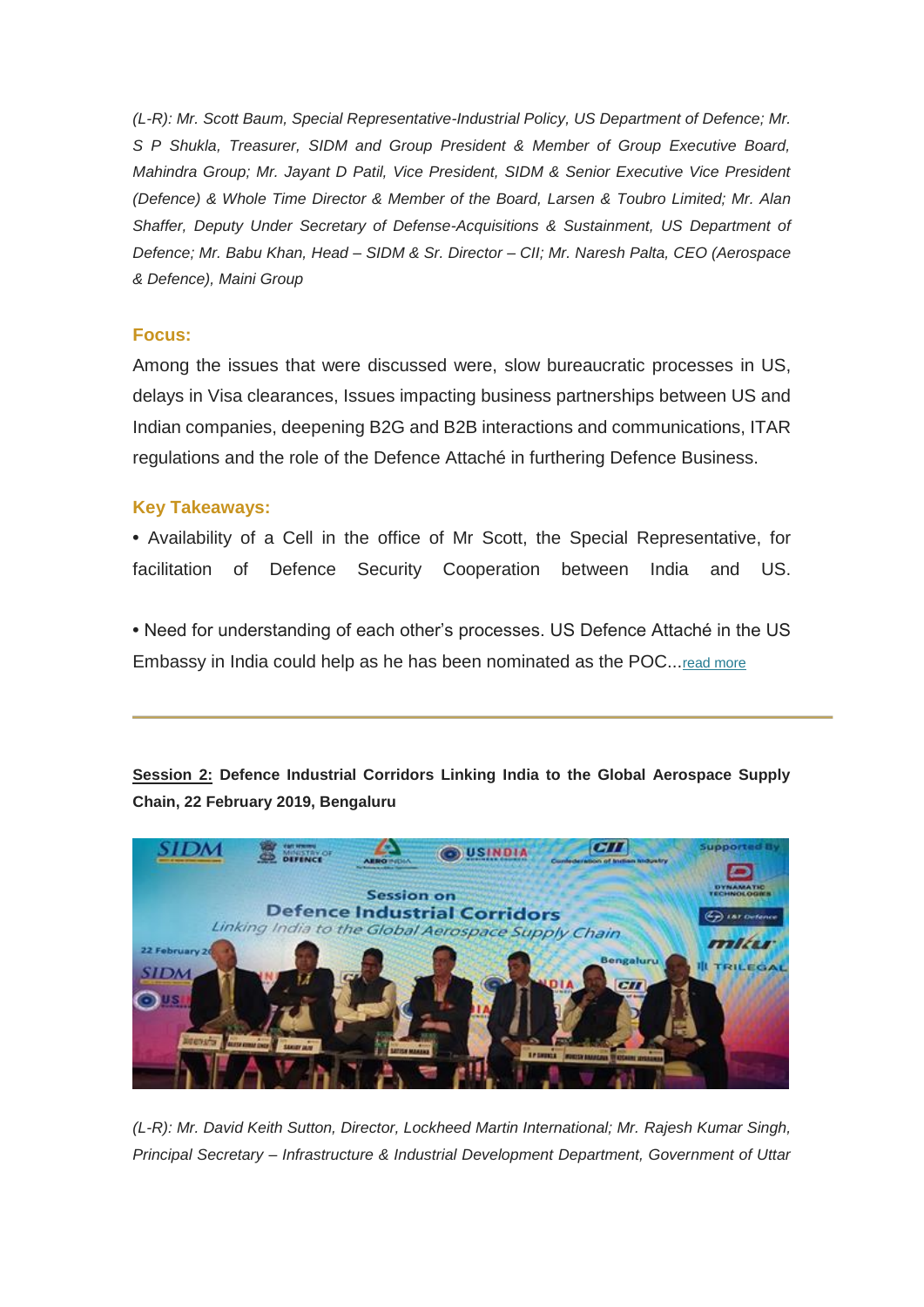*Pradesh; Mr. Sanjay Jaju, Joint Secretary (DIP), Ministry of Defence; Mr. Satish Mahana, Minister for Industrial Development, Government of Uttar Pradesh; Mr. S P Shukla, Treasurer, SIDM and Group President & Member of Group Executive Board, Mahindra Group; Cmde Mukesh Bhargava (Retd), Vice President – Submarines and Underwater Platforms & Member of the Board, L&T Defence; Mr. Kishore Jayaraman, President, Rolls-Royce, India & South Asia* 

#### **Focus:**

The session deliberated upon the policy initiatives taken by the various state governments including Tamil Nadu, Telangana and Uttar Pradesh in encouraging and facilitating investments in their respective states. The Make in India initiative of the Government of India and highlights of central government policy initiatives to promote defence manufacturing in India were the focus of this session. Special emphasis was also laid upon the efforts made by the MoD in improving the Ease of Doing Business by way of permissions, licenses and opportunities to build collaborations through Defence Offsets.

#### **Key Takeaways:**

**•** All major industries aligned with the Initiatives of the Government, especially in the Defence Corridors.

**•** Tamil Nadu aims to have more than 1000 industries in their Defence Corridor providing at least one lac jobs... [read more](https://apac01.safelinks.protection.outlook.com/?url=http%3A%2F%2Femaila.ciimails.in%2Fciis%2Fltimdt.php%3Fid%3DLR5UUgZVBQEEV0pUCwoKVBg%3DU1ENUFRLX1RBRFxZXg90BgsNTF8P&data=02%7C01%7C%7Cd51ef796b0a242afdc2608d6a16a0417%7Ce749ab1b73da4549a0cf1abb0ffbb817%7C0%7C0%7C636873874051460333&sdata=8RLWOJ6UIQF3fAp87dH3BVJXa62PG6a%2FEMX5ZsrngBY%3D&reserved=0) 

**Session 3: Indo – Russia Defence & Aerospace Cooperation: Glorious Past to Prospective Future, 22 February 2019, Bengaluru**

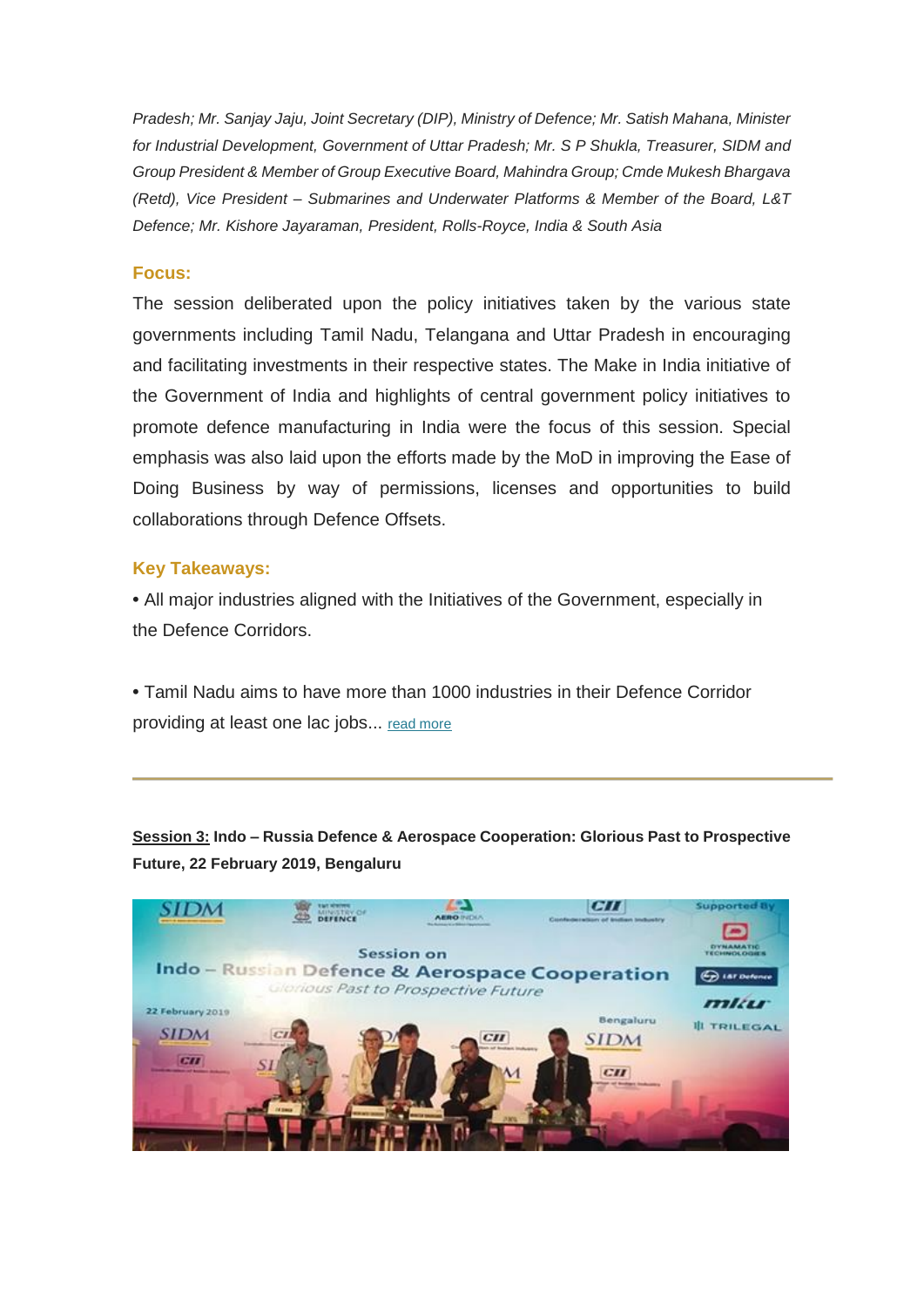*(L-R): Air Marshal J K Singh, AVSM, VSM, Air Officer-in-charge Maintenance, Indian Air Force; Mr. Punchuk Anatoliy Gricorievich, Deputy Director of the Federal Service for Military Technical Cooperation (FSMTC); Cmde Mukesh Bhargava (Retd), Vice President – Submarines and Underwater Platforms & Member of the Board, L&T Defence; Col J P Uniyal (Retd), Director (Business Development & Product Support), BrahMos Aerospace* 

#### **Focus:**

The following issues were discussed:

- A case study of Joint development approach in case of JVs of BRAHMOS and Ananth Technologies Ltd.
- A better understanding of opportunities for Indian companies for Life Cycle Support for Russian Equipment in India.

• Perspective on Co-development of Future Technology Platforms.

#### **Key Takeaways:**

**•** Russia is ever-willing to partner with Indian Industry to manufacture main platforms, spares, and components for supporting sustenance of existing Russian equipment in India... [read more](https://apac01.safelinks.protection.outlook.com/?url=http%3A%2F%2Femaila.ciimails.in%2Fciis%2Fltimdt.php%3Fid%3DLR5UUgZVBQEEV0pUCwoKVBg%3DU1ENUFRLX1RBRFxZXg90BgsNTF8P&data=02%7C01%7C%7Cd51ef796b0a242afdc2608d6a16a0417%7Ce749ab1b73da4549a0cf1abb0ffbb817%7C0%7C0%7C636873874051470338&sdata=JNlITLf2AvtQEUnAPkmxOjxjHVJiKz4cUcEO8vQbbNU%3D&reserved=0) 

#### **Session 4: India - Japan Defence Industry Business Forum, 23 February 2019, Bengaluru**



*(L-R): Cmde Mukesh Bhargava (Retd), Vice President - Submarines and Underwater Platforms & Member of the Board, L&T Defence; Dr Mohammed Nazmuddin, Economic Advisor & Joint Secretary, Department of Defence Production, Ministry of Defence, Government of India; Mr. Nobuaki MIYAMA, Commissioner, ATLA, Ministry of Defence, Government of Japan; Mr. Rajinder*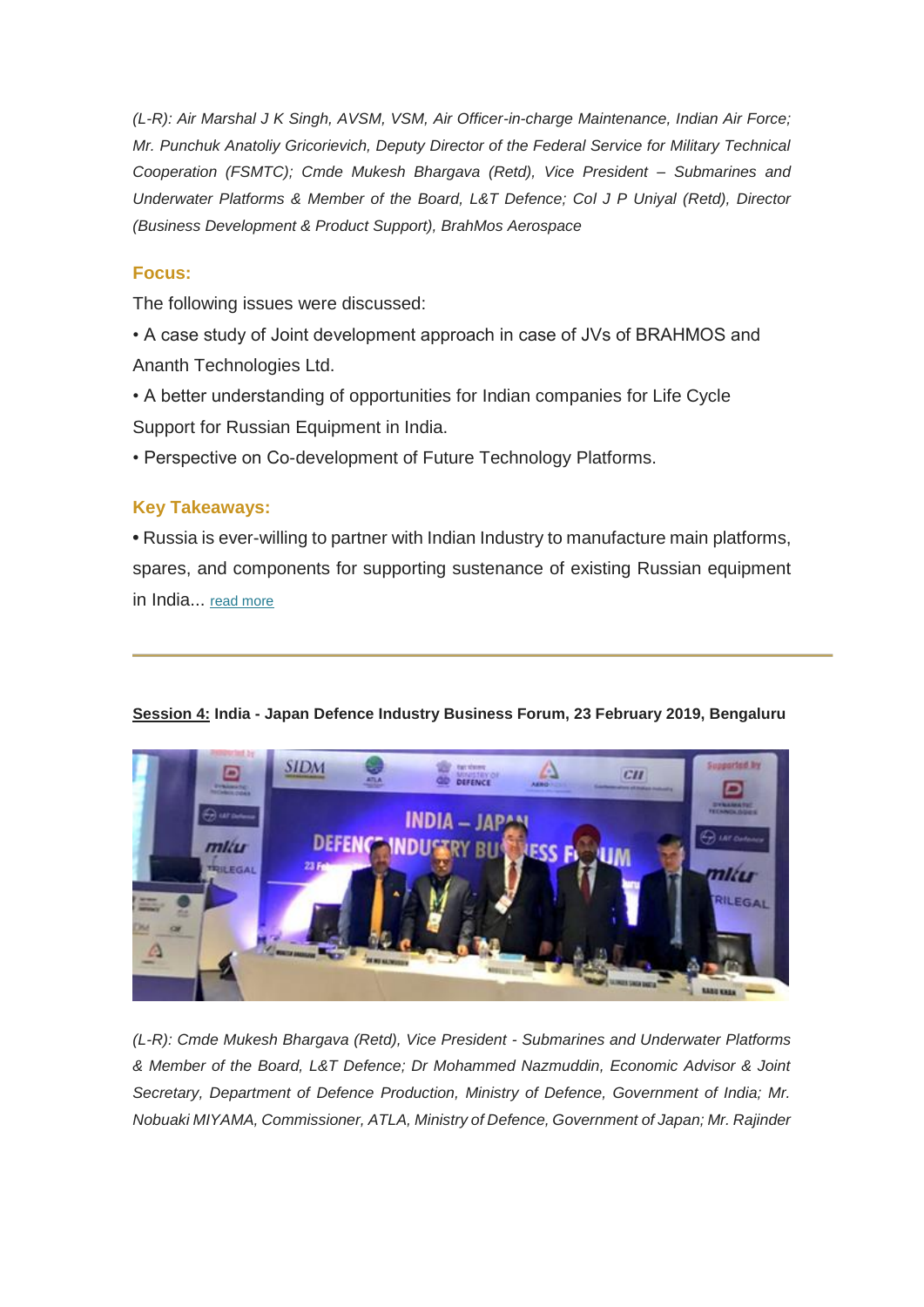*Singh Bhatia, President and CEO (Defence & Aerospace), Bharat Forge Ltd; Mr. Babu Khan, Head – SIDM & Sr. Director - CII* 

#### **Focus:**

The following issues were discussed:

- Discussion on Indian Defence Procurement Policies and Plans.
- Discussion on Japanese '3 Principles on Transfer of Defence Equipment and Technology'

• Company and product presentations by Japanese and Indian industries for JV for co-production and development.

#### **Key Takeaways:**

**•** G2B and B2B meetings between Japanese Industries and Indian Industry attendees.

**•** A better understanding of Indian and Japanese Defence & Aerospace industries capabilities and business opportunity... [read more](https://apac01.safelinks.protection.outlook.com/?url=http%3A%2F%2Femaila.ciimails.in%2Fciis%2Fltimdt.php%3Fid%3DLR5UUgZVBQEEVkpUCwoKVBg%3DU1ENUFRLX1RBRFxZXg90BgsNTF8P&data=02%7C01%7C%7Cd51ef796b0a242afdc2608d6a16a0417%7Ce749ab1b73da4549a0cf1abb0ffbb817%7C0%7C0%7C636873874051470338&sdata=4xxi2nS02%2B1RSDncAru6q0YKmEqks847JLNC2Q%2B5gvs%3D&reserved=0) 

## Policy Advocacy

### IBO-DPSU Interaction at IDS HQ

#### **30 January 2019**

An interaction between the Indian Business Organisations (IBO), industry members and representatives of Service HQrs is held every second month at the Integrated Defence Services, Head Quarters. The meeting provides for a direct interface between the industry and the users and is called with the objective of apprising the procurement personnel of the industry capability. The interaction also acts as a platform for raising specific industry grievances which the IDS can take up with the concerned line directorate. The meeting held on 30 Jan 2019 was attended by representatives from Mahindra Defence Services and Defsys Pvt Ltd along with SIDM representatives... [read more](https://apac01.safelinks.protection.outlook.com/?url=http%3A%2F%2Femaila.ciimails.in%2Fciis%2Fltimdt.php%3Fid%3DLR5UUgZVBQEEUUpUCwoKVBg%3DU1ENUFRLX1RBRFxZXg90BgsNTF8P&data=02%7C01%7C%7Cd51ef796b0a242afdc2608d6a16a0417%7Ce749ab1b73da4549a0cf1abb0ffbb817%7C0%7C0%7C636873874051480347&sdata=5JEl3fOIMLb2rd5xcrFroUrRmAb7D4iSQE0jw%2BbR%2FNM%3D&reserved=0)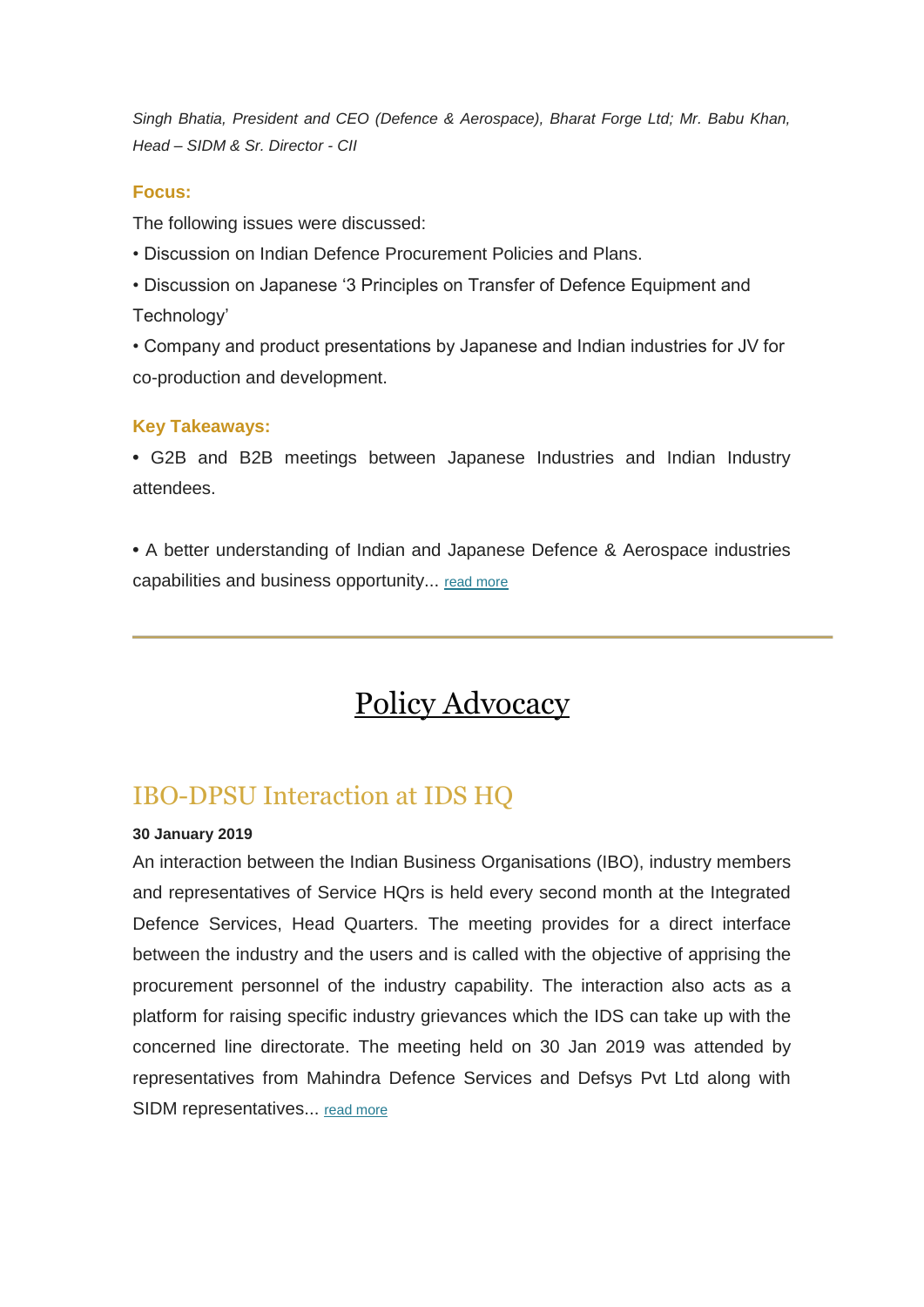### Mission Raksha Gyan Shakti: Interactive Session

#### **13 February 2019**

Mission Raksha Gyan Shakti (MRGS) is a comprehensive program initiated by MoD / DDP in Apr 2018 with the aim to spread awareness on Intellectual Property Rights (IPR) and to facilitate institution of an IPR driven Innovation Culture in Indian Defence Industry, in step with the global best practices. The program was formally launched by Hon'ble Raksha Mantri on 27 Nov 2018 with a target of training 10,000 personnel on IPR and filing of 1000 applications for grant of IP rights, in the first year itself... [read more](https://apac01.safelinks.protection.outlook.com/?url=http%3A%2F%2Femaila.ciimails.in%2Fciis%2Fltimdt.php%3Fid%3DLR5UUgZVBQEEUEpUCwoKVBg%3DU1ENUFRLX1RBRFxZXg90BgsNTF8P&data=02%7C01%7C%7Cd51ef796b0a242afdc2608d6a16a0417%7Ce749ab1b73da4549a0cf1abb0ffbb817%7C0%7C0%7C636873874051480347&sdata=ktjTgCs413qauN%2B0O%2FuWdDo6dC6rbFFLf0ykt06R8GM%3D&reserved=0)

## International Cooperation

During the period, SIDM reached out to Indian Defence Industry with information on export opportunities available in Uzbekistan, Kenya, Israel and Saudi Arabia. Requests from these countries included Body Cams & tablets, Border Surveillance Equipment, Ammunition and Body Armour respectively.

### Membership

As an industry body, our membership is our strength. SIDM opened its membership on 1st January 2018 and the response from the industry since then has been encouraging.

After about a year, we now have 250 members, out of which 45 are large companies, 52 medium, 147 represent small & micro and 6 academic and R&D institutions. Furthermore, 209 out of 250 members are manufacturers and 35 are service providers.

State of Tamil Nadu has contributed maximum number of members, which stands at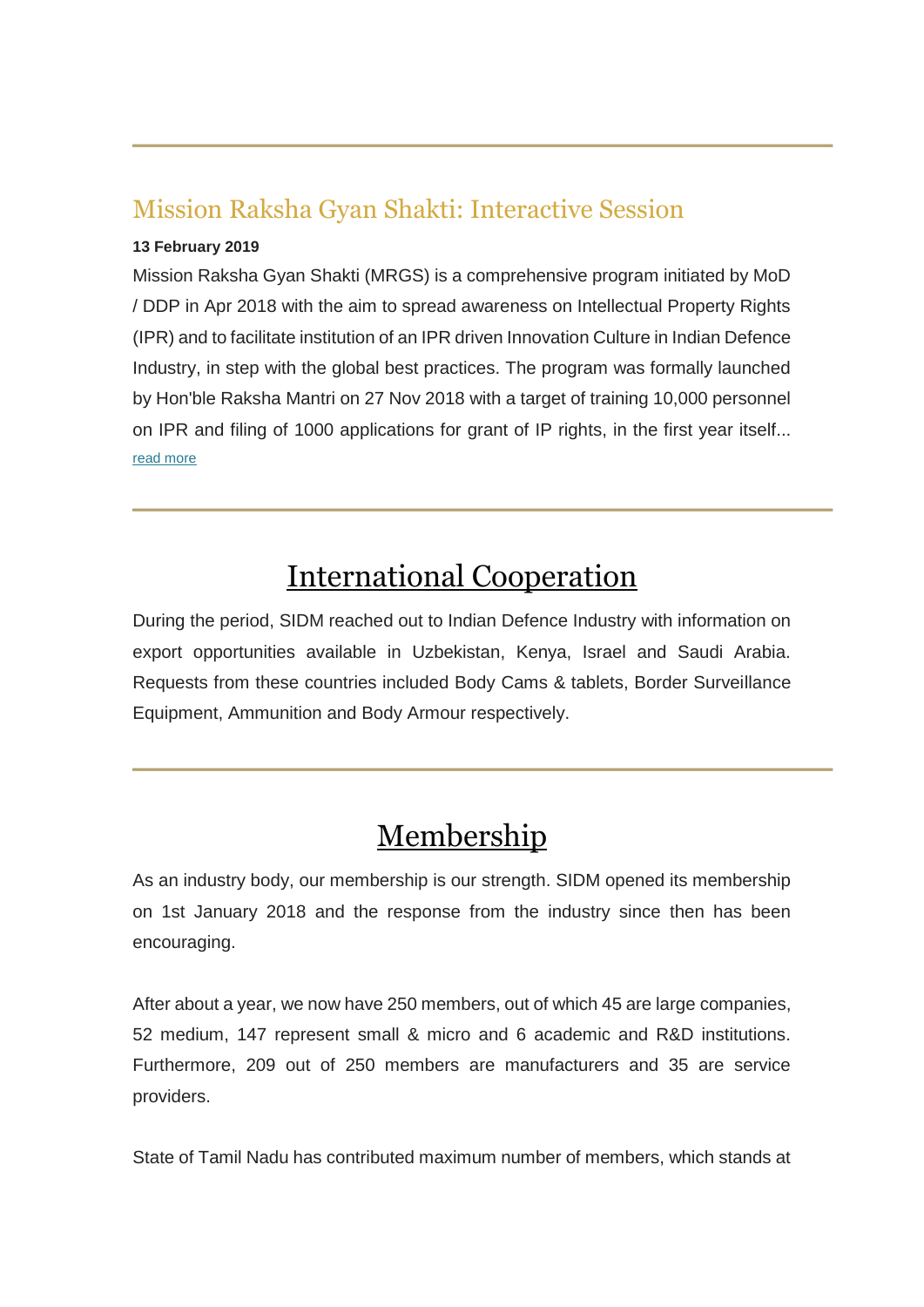60, followed by Maharashtra at 41; other leading states are Karnataka 31 and Delhi at 25. To view full list of SIDM members, please click here [https://www.sidm.in/members.](https://apac01.safelinks.protection.outlook.com/?url=http%3A%2F%2Femaila.ciimails.in%2Fciis%2Fltimdt.php%3Fid%3DLR5UUgZVBQEEU0pUCwoKVBg%3DU1ENUFRLX1RBRFxZXg90BgsNTF8P&data=02%7C01%7C%7Cd51ef796b0a242afdc2608d6a16a0417%7Ce749ab1b73da4549a0cf1abb0ffbb817%7C0%7C0%7C636873874051490352&sdata=UeOiq80SbozUaGrUsnryZtbLFnhovZL2eBcZHAEyWZM%3D&reserved=0)

## Looking Forward

### 21st Defence Acquisition Management Course (DAMC)

#### **7 - 8 March 2019**

To enable greater participation of Indian Industry in defence manufacturing and to familiarize on several aspects of the procurement process of Defence sector, the Society of Indian Defence Manufacturers (SIDM) in collaboration with Confederation of Indian the Industry (CII) is organizing the 21st Defence Acquisition Management Course (DAMC) on 7-8th March 2019, Gulmohar, India Habitat Centre, Lodhi Road, New Delhi... [read more](https://apac01.safelinks.protection.outlook.com/?url=http%3A%2F%2Femaila.ciimails.in%2Fciis%2Fltimdt.php%3Fid%3DLR5UUgZVBQEEUkpUCwoKVBg%3DU1ENUFRLX1RBRFxZXg90BgsNTF8P&data=02%7C01%7C%7Cd51ef796b0a242afdc2608d6a16a0417%7Ce749ab1b73da4549a0cf1abb0ffbb817%7C0%7C0%7C636873874051490352&sdata=SDGEntjyC5Uq1hOVjIGQwlno8NbMyEOKNR4ytWdiZhE%3D&reserved=0)

### About SIDM

The Society of Indian Defence Manufacturers (SIDM) is a not-for-profit association formed to be the apex body of the Indian defence industry. SIDM plays a proactive role as an advocate, catalyst, and facilitator for the growth and capability building of the defence industry in in India.

SIDM's vision is to catalyse the Indian defence industry to effectively contribute to India's national security and become a trustworthy global partner. Our mission is to work closely with the Government towards enabling the growth of the defence industry. Collaborate with experts from the Armed forces, Academia and Defence industry to optimize the industry's development capabilities. Its values are: India First; One Voice and Self Reliant for Security.